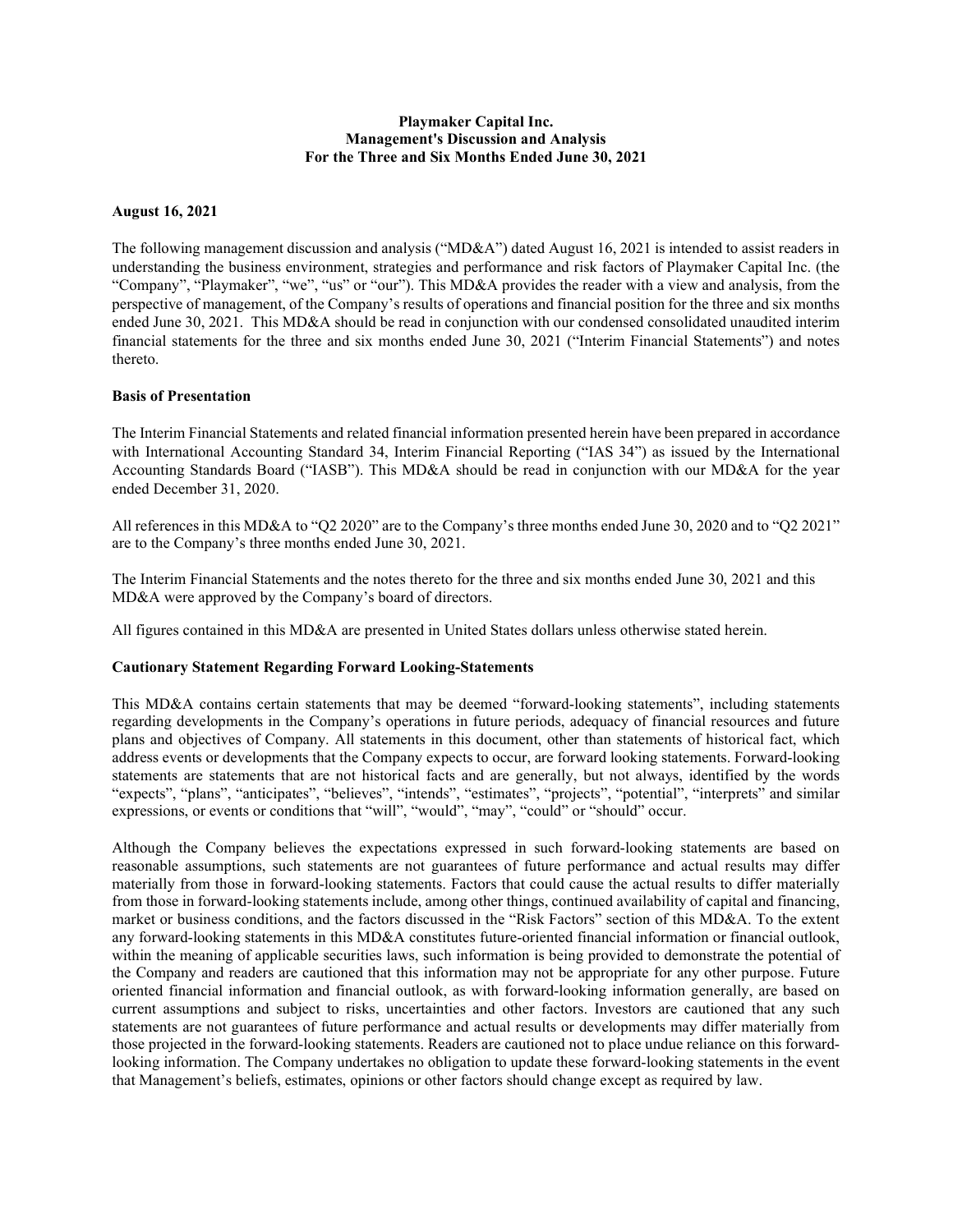#### Non-IFRS Measures

This MD&A makes reference to certain non-IFRS measures. These measures are not recognized measures under IFRS, do not have a standardized meaning prescribed by IFRS and are therefore unlikely to be comparable to similar measures presented by other companies. Rather, these measures are provided as additional information to complement those IFRS measures by providing further understanding of our results of operations from management's perspective. Accordingly, these measures should not be considered in isolation nor as a substitute for analysis of our financial information reported under IFRS. We use non-IFRS measures including "EBITDA", "Adjusted EBITDA", "working capital", and metrics that are presented on a pro forma basis. These non-IFRS measures are used to provide investors with supplemental measures of our operating performance and thus highlight trends in our core business that may not otherwise be apparent when relying solely on IFRS measures. We believe that securities analysts, investors and other interested parties frequently use non-IFRS measures including industry metrics in the evaluation of issuers. Our management also uses non-IFRS measures, including industry metrics, in order to facilitate operating performance comparisons from period to period, to prepare annual operating budgets and forecasts and to determine components of management compensation.

#### Description of the Business

Playmaker (formerly Apolo III Acquisition Corp.) was incorporated under the Business Corporations Act (Ontario) on January 19, 2018. The registered head office of the Company is 446 Spadina Road, Suite 303, Toronto, Ontario. The Company is a publicly traded company, listed on the TSX Venture Exchange under the symbol "PMKR".

The principal business of the Company is to build a collection of premier sports media brands by acquiring complementary businesses at the convergence of sports, media, betting and technology, in order to deliver highly engaged audiences of sports fans to sports betting companies, leagues, teams and advertisers.

#### General Description of the Business

Playmaker is a digital sports media company that lives at the intersection of sports, betting, media, and technology. Playmaker is building a collection of premier sports media brands, curated to deliver highly engaged audiences of sports fans to sports betting companies, leagues, teams and advertisers. Playmaker is focused on the immediately profitable portion of the iGaming ecosystem and is rolling up digital sports media assets and technology to create an ecosystem of highly engaged sports fans that we will monetize with sports betting companies, leagues, teams, and advertisers.

The team at Playmaker has global experience in the gambling, sports, technology and media industries. This wide range of experience will provide Playmaker insight into markets around the world, and a strong understanding of what is required to scale businesses in this sector. The mandate for target acquisitions is global with a core focus on the United States, Latin America, and Canada. The team's combined experience and network provide a unique and proprietary source of deal flow that will assist the company is accessing opportunities in markets all around the world.

Sports betting regulation is changing globally. The repeal of the Professional and Amateur Sports Protection Act ("PASPA") in the US in 2018 led to the opening of online gambling and sports betting in many US states, with several more anticipated in the coming years. During the second quarter of 2021, Canada lifted its ban on single event wagering by passing Bill C-218. Argentina passed iGaming legislation in December 2018, as did Brazil. Regulated online gambling presents significant opportunity for Playmaker as iGaming companies have consistently spent significant marketing dollars to acquire customers. Playmaker will look to leverage its team's global experience to get first mover positions in these emerging markets in addition to the US.

Playmaker is acquiring companies that fit into one of four key categories of focus. These four categories will provide Playmaker with the assets necessary to engage and acquire fans to ensure we create a full-service ecosystem. The four key categories are as follows: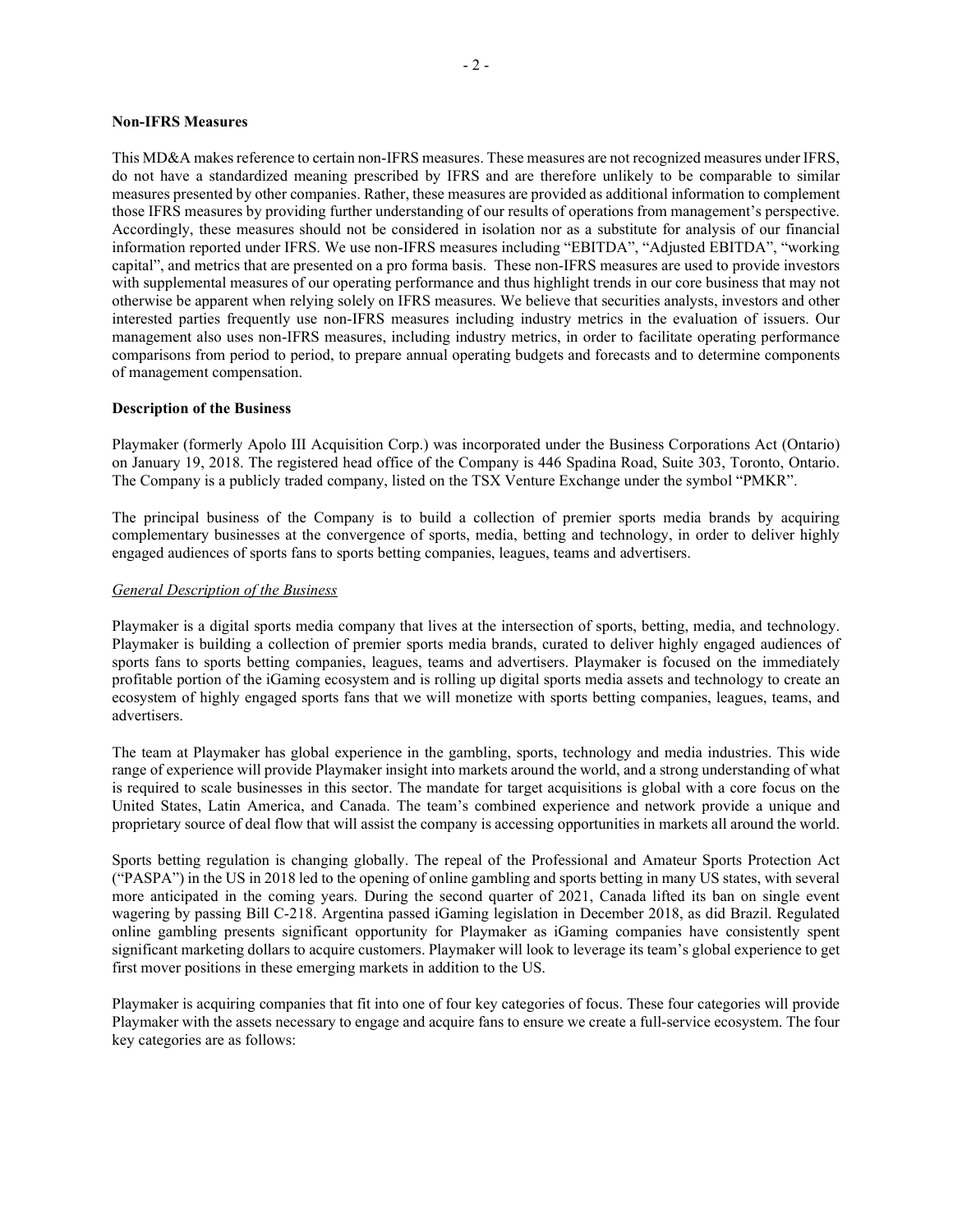- 1. Large, Diverse, Engaged Fanbases—We need qualified eyeballs that are engaged by great content
- 2. Variety of Content, Distribution and Revenue Channels—We need a variety of content and distribution channels to capture the widest audience possible whenever they want it and however they want it. We also need a diversified revenue model to maximize all revenue opportunities and de-risk concentration on any one particular area
- 3. Influencer Networks and Strong Social Presence—We need influencer networks that are selected carefully to ensure authenticity and relevance to our fans and partners. A strong social presence will ensure that we are relevant to our audience and we stay connected to them
- 4. Tools to Acquire and Retain Users—We need strong products and retention tools to enhance engagement and promote brand loyalty to achieve our partners' monetization objectives

## Principal Products and Services

The Playmaker ecosystem is comprised of three principal customer categories of revenue streams: (i) sports betting and iGaming operators, (ii) traditional advertisers, and (iii) direct to consumer.

- Sports Betting and iGaming Operators: Revenue from Sports Betting and iGaming clients is earned via programmatic advertising, direct campaigns and through agencies specializing in gambling clients.
- Traditional Advertisers: Advertising revenue is generated from traditional blue chip clients including via programmatic advertising, direct campaigns, ad agency and sponsorships.
- Direct to Consumer: Revenue is generated direct from consumers via an eCommerce shop on the Dale Albo fan site in Chile and streaming revenue sharing with rights holders of various media rights.

## Growth and Acquisitions

In addition to a plan focused on strong organic growth for Playmaker's first acquired companies, Futbol Sites and Yardbarker (discussed below), Playmaker has a robust and growing proprietary pipeline that will continue to generate value. In seeking out additional acquisition targets, Playmaker will emphasize (i) significant strategic benefits and synergies, (ii) financial accretion, (iii) equity and/or earn-out sale mechanics and (iv) profitability or a clear path to profitably.

#### Recent Events

#### Share Reorganization and Consolidation

Subsequent to the receipt of shareholder approval on May 26, 2021, all Class A Preferred Shares were exchanged for Common Shares on a 1:1 basis and then all Common Shares were consolidated on the basis of 2.5 pre-consolidation shares for every 1 post-consolidation common share.

#### Reverse Takeover

On April 19, 2021, the Company entered into a definitive business combination agreement with Apolo III Acquisition Corp. ("Apolo"), a capital pool company listed on the TSX Venture Exchange (the "Exchange"), to affect a business combination of the two companies (the "Reverse Takeover"). The Reverse Takeover was completed on May 31, 2021 and the Company's common shares began trading on the Exchange on June 3, 2021.

## Financings

In January 2021, 22,020,000 preferred units were issued at a price of \$0.25 per unit. Each unit is comprised one Class A Preferred Share and one-tenth of a Class A Preferred Share warrant, (each whole special warrant, a "Special Warrant"). Each Special Warrant entitles the holder to acquire, for no additional consideration, one preferred share. Each Special Warrant may be exercised immediately following December 31, 2021 unless a Qualified Event has occurred on or before that date. If a Qualified Event occurs on or prior to that date the Special Warrants will expire.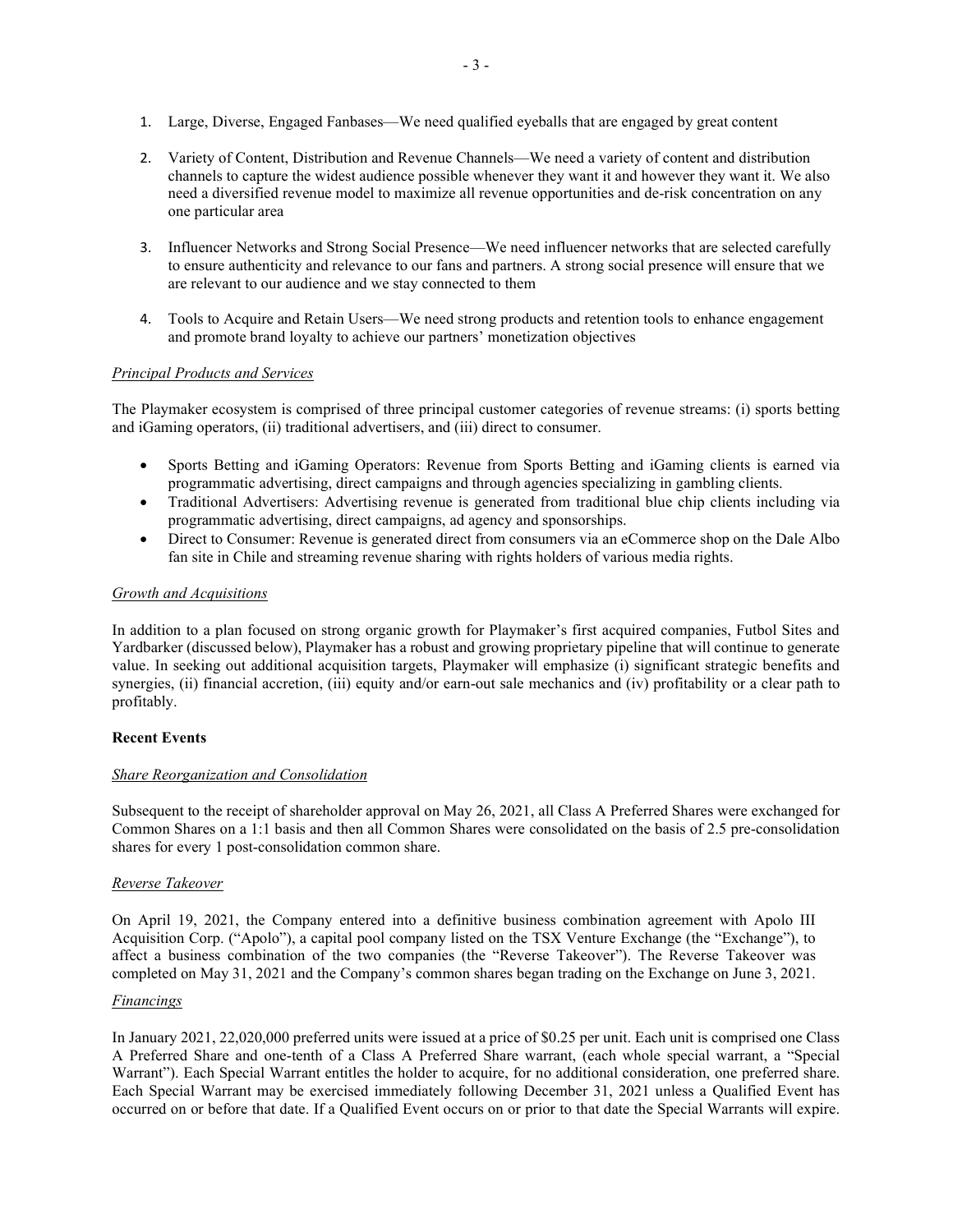A Qualified Event is defined as a public listing of the Company's shares or a liquidation event. Upon completion of the Company's public listing in June 2021, the Special Warrants expired.

In connection with the preferred share issuances, the Company granted 524,400 warrants to the agents with each warrant allowing the holder to acquire one Series 3 common share. These warrants are exercisable at a price of \$0.25 per common share on the earlier of December 9, 2022 and the date that is twelve months following a public listing of the Company's common shares.

On April 1, 2021, the Company completed an offering pursuant to which it issued 48,000,000 subscription receipts at a price of CAD \$0.50 per subscription receipt for gross proceeds of CAD \$24,000,000. The subscription receipts were automatically exchanged for post-consolidation common shares of the resulting issuer upon completion of the Reverse Takeover of Apolo by the Company on May 31, 2021. The proceeds of the transaction were held in escrow upon receipt and then were released to the Company on completion of the Reverse Takeover on May 31, 2021.

In connection with the subscription receipt common share issuance, the Company granted 1,575,600 warrants to the agent, with each warrant allowing the holder to acquire one common share. These warrants are exercisable at a price of CAD \$0.50 per common share and expire on December 1, 2022.

#### Acquisition of Futbol Sites

On April 1, 2021, the Company acquired all of the issued and outstanding securities in the capital of Futbol Sites LLC ("FSN") and Odenton Company S.A. ("Odenton" and together with FSN, "Futbol Sites") for aggregate consideration of up to \$35,000,000.

The purchase price consideration included \$6,000,000 in cash payable on closing, \$4,000,000 in deferred cash payable over the 2 years following closing, \$12,500,000 in earn-outs based on revenue and earnings in 2021 and 2022, and the issuance of \$12,500,000 of convertible debentures. The convertible debentures mature 2 years from the closing date and bear interest in an amount of 5% per annum. The earn-out consideration is based on performance toward targets of \$10,000,000 of revenue and \$4,000,000 of EBITDA in calendar 2021 and \$14,000,000 of revenue and \$5,600,000 of EBITDA in calendar 2022.

If at any time before payment of amounts owing under the convertible debentures, the Company consummates a liquidity event, then effective immediately prior to the completion of such event, the convertible debentures shall be deemed to have been surrendered and converted by the holders thereof into the Company common shares at a price equal to the greater of (i) \$0.10 per the Company common share, and (ii) 80% of the per-share price attributed to the Company common shares in connection with the applicable liquidity event. Upon completion of the Company's reverse takeover of Apolo the convertible debentures, including accrued interest thereon, were converted for 38,074,061 post-consolidation common shares based on a per-share price of CAD \$0.40. That price was equal to 80% of the CAD \$0.50 price paid for subscription receipts on April 1, 2021, which converted to post-consolidation common shares on May 31, 2021.

Futbol Sites is a digital sports media group based in the United States and Latin America. Futbol Sites helps global brands, sports betting companies, and football federations manage their digital assets, while designing and executing powerful fan-oriented strategies. With offices and operations in the United States, Argentina, Brazil, Colombia, Chile, and Mexico, Futbol Sites aims to bridge the gap between brands and fans, using data, technology, and a deep knowledge of the sports industry.

Futbol Sites delivers, at scale, the coveted sports fan. FSN is uniquely positioned to deliver engaged and loyal sports fans to advertisers and sports betting companies to the US Hispanic market and in Latin America as one of the largest digital sports media companies in the region. The company operates three flagship brands; BolaVip, Futbol Centro América and Redgol, as well as over 10 different fan sites and over 100 social media assets. The BolaVip, Redgol and Futbol Centro América brands are top ranking across the region. BolaVip is focused on South America, Mexico and the US and is available in Spanish, Portuguese, and English. Futbol Centro América is focused on Central America and the Caribbean and Redgol is focused exclusively on the Chilean market where it is the number one local digital sports media brand. Futbol Sites' fan sites and social media assets connect the most loyal fans to their favourite teams.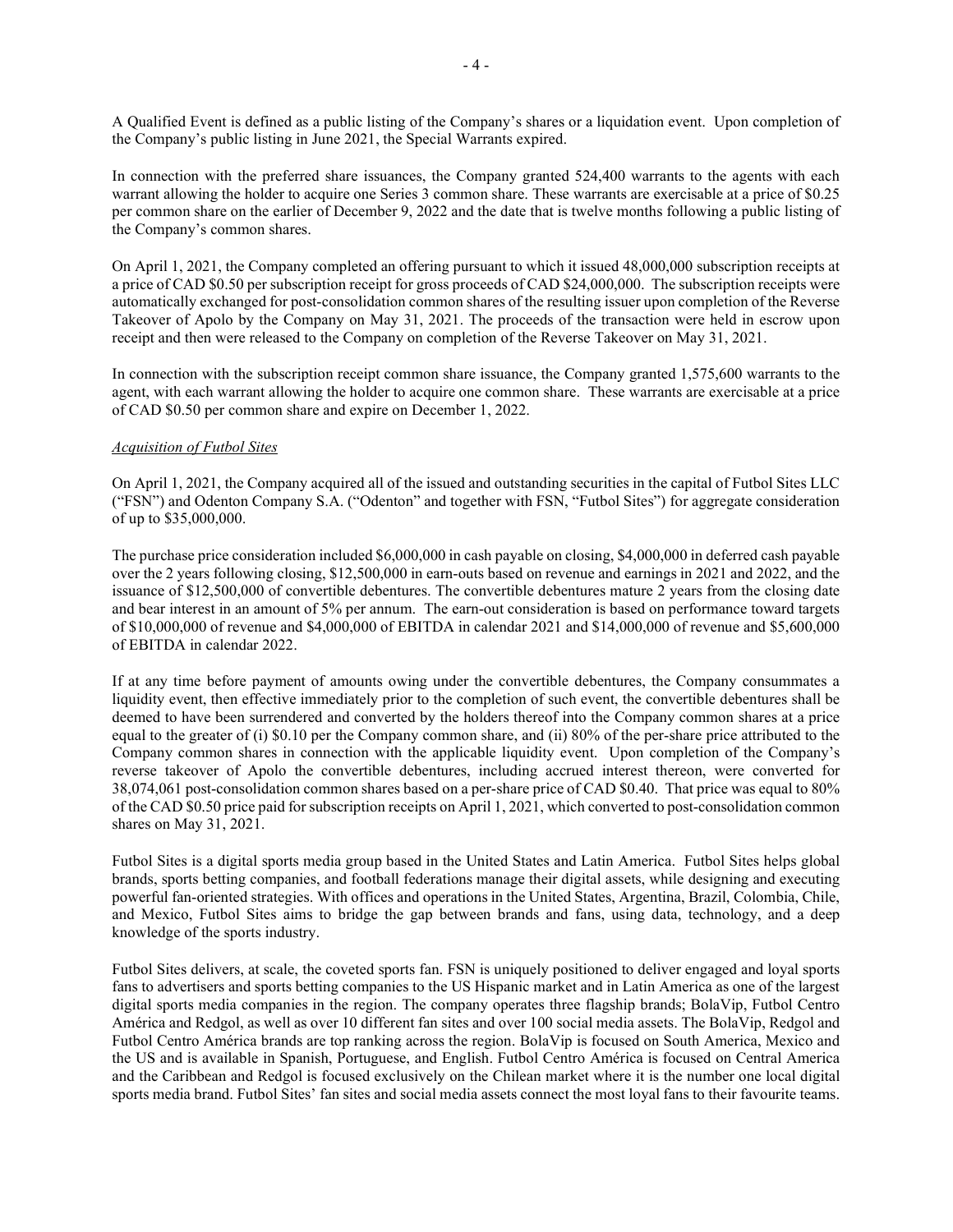FSN generates revenue from its owned and operated media properties and digital assets. There are seven main categories of revenue; six are advertising based and one is direct to consumer. Advertising revenue is generated from Sports Betting and iGaming clients through programmatic advertising, direct campaigns and through agencies specializing in gambling clients. Advertising revenue is also generated from traditional blue-chip clients. This revenue is generated via programmatic advertising, direct campaigns, ad agency and sponsorship. Revenue is generated direct from consumers via an eCommerce operation in Chile and streaming revenue sharing with rights holders of various media rights.

Futbol Sites is focused on two core geographies, Latin America and the United States. A strong focus on localized content has continued to drive audience growth for Futbol Sites' media properties in these key markets. In addition, in both Chile and Mexico, Futbol Sites has begun to live stream sporting events in partnership with the local rights holders on a revenue share basis. This is another way that Futbol Sites continues to develop new revenue channels.

In the US market, Futbol Sites has seen continued growth in sessions and revenue per session. As the US sports betting market begins to develop, key states require suppliers to have various supplier licenses to offer their services. Futbol Sites is currently licensed in the following seven States in the US as a media supplier: New Jersey, Indiana, Tennessee, West Virginia, Pennsylvania, Michigan, and Colorado. Futbol Sites is continuing to build relationships with US sports betting operators for direct marketing campaigns and in the future the objective is to move to an affiliate revenue model.

# Acquisition of Fanáticos Por Futebol

On June 11, 2021, Playmaker acquired the domain name, trademark and social media accounts of Fanáticos Por Futebol ("Fanáticos") for aggregate consideration of up to \$443,000.

Fanáticos started in 2015 as a Facebook Fan Page and within one year of launch, they had more than 1 million engaged fans. With a major focus on International Soccer content, primarily Champions League and European leagues, Fanáticos is one of Brazil's leading and most engaging soccer news communities, with more than 4.5 million fans across its owned social media channels.

The purchase consideration consisted of \$204,000 cash on closing, \$23,000 cash payable once the Fanáticos mark is transferred and registered under the Company and up to \$216,000 in potential contingent consideration over the 2 years following the close date. The contingent consideration is based on targets around the number of user sessions and targets around engagement on social media pages.

#### Subsequent Events

#### Acquisition of Yardbarker

On July 26, 2021, Playmaker acquired the California-based sports and entertainment digital media business, YB Media LLC (d.b.a. Yardbarker) ("Yardbarker") for aggregate consideration of up to \$24,000,000.

The purchase price consideration consisted of a payment of \$10,000,000 in cash and the issuance of \$8,000,000 of Playmaker common shares (the "Initial Shares") on closing, an additional \$2,000,000 of Playmaker common shares (the "Contingent Shares") to be issued to the sellers upon Yardbarker achieving a minimum EBITDA of \$1,500,000 within the 12-month period following closing and up to \$2,000,000 per year (\$4,000,000 in aggregate), payable to the sellers based on Yardbarker's performance toward an EBITDA target of \$2,500,000 million in each of the two years following closing. The Initial Shares were priced at the equivalent of CAD\$0.55 per share. The Contingent Shares will be priced at the greater of CAD\$0.60 per share or the trailing 30 day average, volume adjusted, share price of the common shares of Playmaker prior to such issuance.

With its comprehensive North American sports and entertainment focus and highly engaged fan base, Yardbarker represents an integral pillar of Playmaker's growth ambitions and a strong platform from which it will continue to expand its U.S. presence and build its global sports media ecosystem.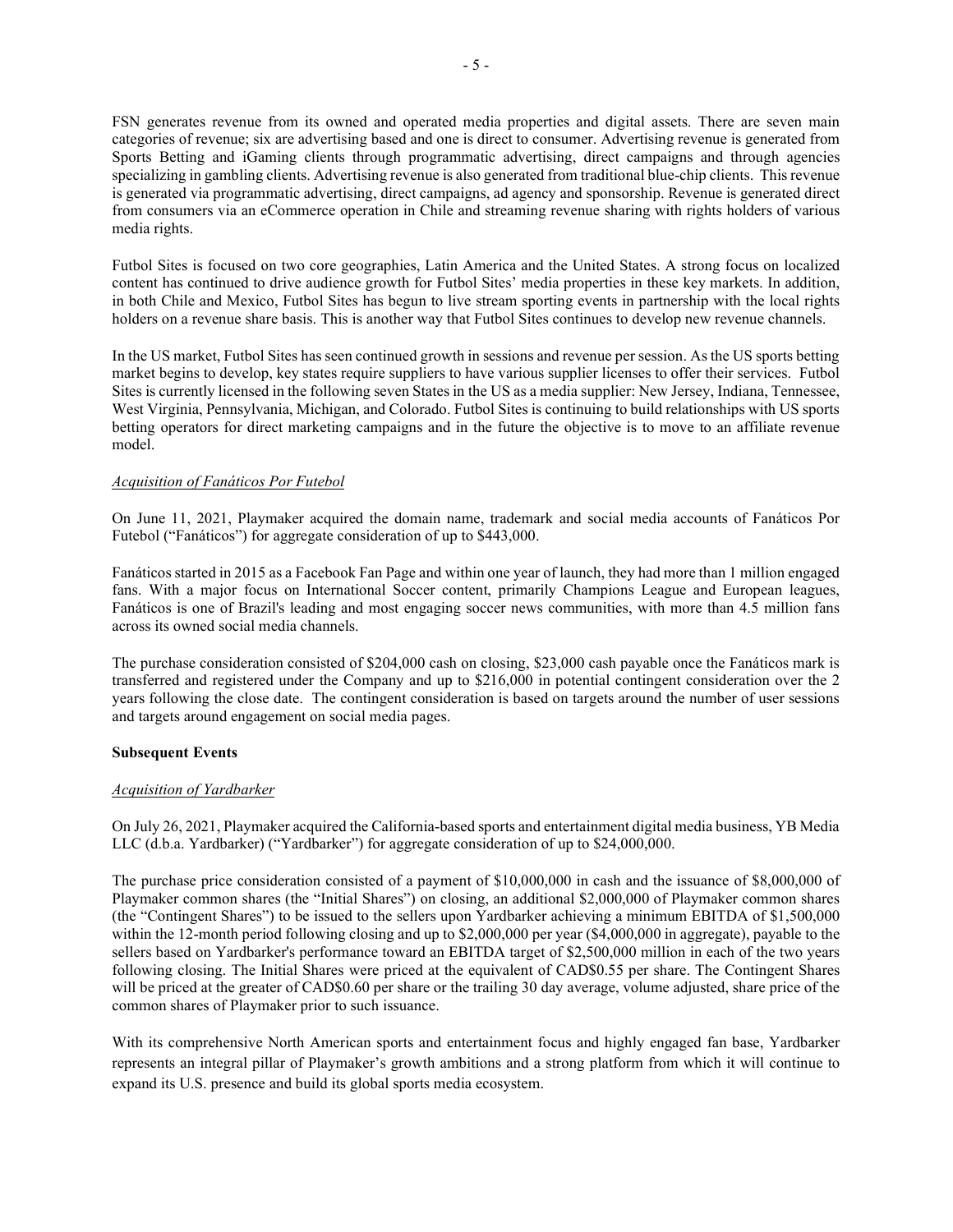Yardbarker is a premier U.S. sports and entertainment media platform, attracting over four million unique users per month and generating more than nine million total sessions across its primarily NFL, NBA, MLB, College Sports, and NHL content offerings. The company's core editorial focus is to create and surface timely, engaging, and relevant news and analysis to its users in a fun and efficient format. The platform publishes over 25,000 full-text articles per month through a combination of its in-house editorial team and 125+ content syndication partner sites, while also augmenting traditional coverage with a collection of over 5,000 sports and entertainment quizzes and slideshows. The unique content mix allows Yardbarker to offer a differentiated user experience and generate high engagement and interaction rates among its audiences.

The Morning Bark, Yardbarker's daily email newsletter, reaches more than 360,000 subscribers with open rates in excess of 25%. The all-in-one email product features a Top 10 rundown of the most important stories of the day and a customizable newsfeed that allows users to keep track of their favourite sports, schools and teams. A significant driver of traffic to the website, The Morning Bark serves as a low-cost, repeatable, first-party user acquisition tool.

# Second Quarter Highlights

- Completed the acquisition of 3 leading media brands: Futbol Sites, Yardbarker and Fanáticos.
- Including the results of Futbol Sites, Yardbarker and Fanáticos on a pro forma basis, pro forma revenue increased by 244% to \$4,207,099 in Q2 2021, compared to \$1,221,677 in Q2 2020. Pro forma adjusted EBITDA increased to \$1,575,257 in Q2 2021 from \$8,410 in Q2 2020.
- Revenue increased to \$3,039,141 in Q2 2021 from \$nil in Q2 2020. Operating income increased to \$399,674 in Q2 2021, compared to operating loss of \$97,628 in Q2 2020.

### Discussion of Results of Operations

#### Select Pro Forma Metrics

The Company acquired the following entities during 2021:

- Futbol Sites: acquired on April 1, 2021
- Fanáticos: acquired on June 11, 2021
- Yardbarker: acquired on July 26, 2021

The "pro forma" figures below assume the acquisition of each entity occurred on the first day of the respective period. The Company is providing pro forma information because the acquisitions in 2021 reduce the comparability of yearover-year figures presented in the financial statements.

|                           | <b>Three Months Ended</b> |               | <b>Six Months Ended</b> |               |
|---------------------------|---------------------------|---------------|-------------------------|---------------|
|                           | June 30, 2021             | June 30, 2020 | June 30, 2021           | June 30, 2020 |
| Pro forma revenue         | \$4,207,099               | \$1,221,677   | \$7,593,345             | \$3,017,692   |
| Pro forma adjusted EBITDA | \$1,575,257               | \$8,410       | \$2,815,147             | \$346,582     |

On a pro forma basis, the Company's revenue increased by 244% in the three months ended June 30, 2021, from \$1,221,677 in Q2 2020 to \$4,207,099 in Q2 2021. The main driver of that increase was Futbol Sites, which saw an increase from \$839,368 in Q2 2020 to \$3,039,141 in Q2 2021.

For the six months ended June 30, 2021, the Company's pro forma revenue increased by 152%, from \$3,017,692 in 2020 to \$7,593,345 in 2021. The increase was driven primarily by Futbol Sites, which saw an increase from \$1,802,553 in the six months ended June 30, 2020 to \$5,302,926 in the same period of 2021.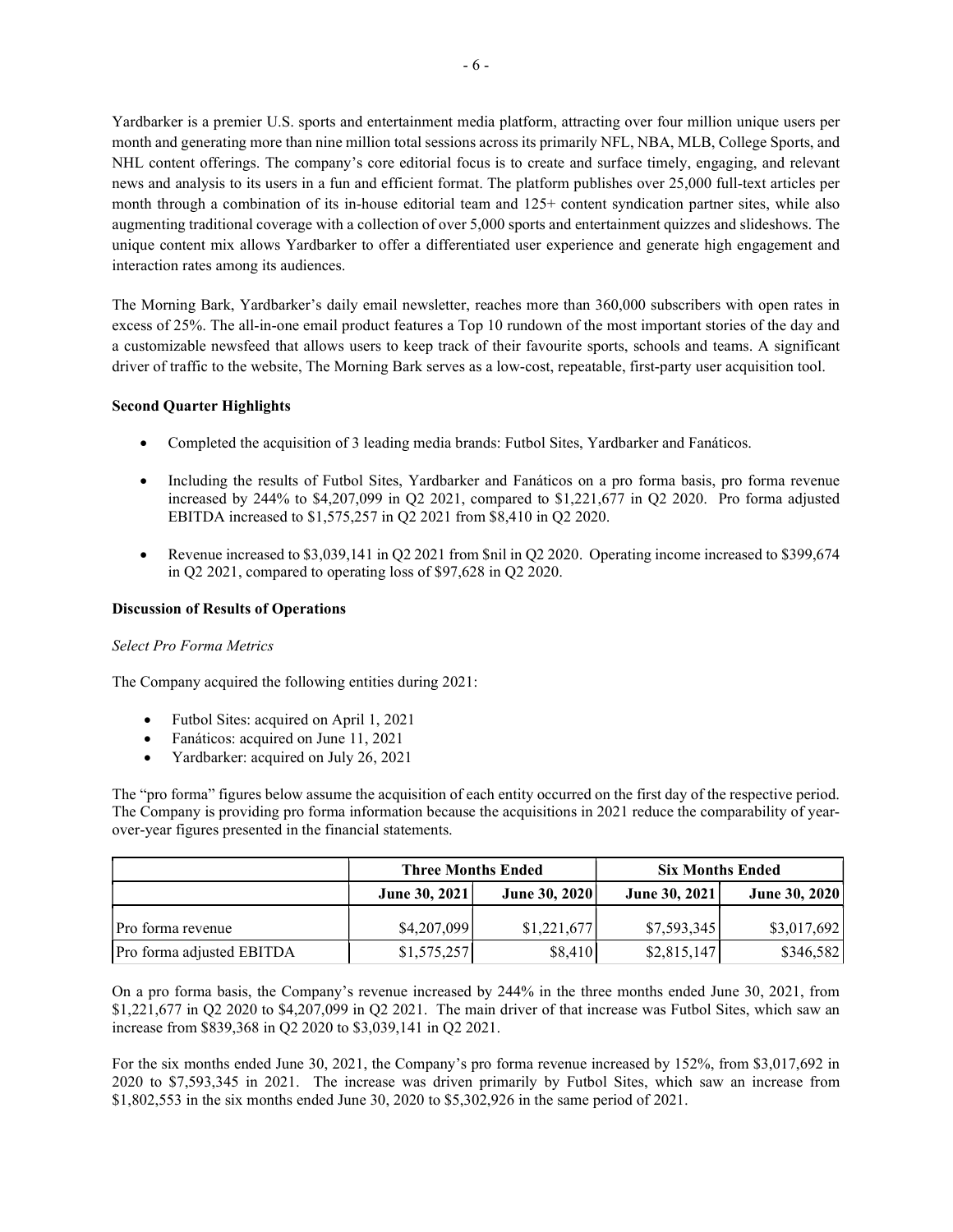Pro forma adjusted EBITDA was \$1,575,257 in the three months ended June 30, 2021 and \$2,815,147 in the six months ended June 30, 2021. These figures were driven primarily by Futbol Sites, which accounted for \$921,688 in the three months ended June 30, 2021 and \$1,528,587 in the six months ended June 30, 2021.

For the most recently competed fiscal year ended December 31, 2020, Futbol Sites had pro forma revenue of \$6,220,453 and pro forma adjusted EBITDA of \$2,185,713. In that same year, Yardbarker had pro forma revenue of \$3,625,938 and pro forma adjusted EBITDA of \$1,343,766.

On a consolidated basis, pro forma revenue and pro forma adjusted EBITDA for the trailing 8 quarters is as follows:

| <b>Ouarter</b>     | <b>Pro Forma Revenue</b> | Pro Forma Adjusted EBITDA |
|--------------------|--------------------------|---------------------------|
|                    | $($ \$000s $)$           | (S000s)                   |
| June 30, 2021      | \$4,207                  | \$1,575                   |
| March 31, 2021     | \$3,386                  | \$1,240                   |
| December 31, 2020  | \$4,287                  | \$2,156                   |
| September 30, 2020 | \$2,542                  | \$1,027                   |
| June 30, 2020      | \$1,222                  | \$8                       |
| March 31, 2020     | \$1,796                  | \$338                     |
| December 31, 2019  | \$3,130                  | \$1,489                   |
| September 30, 2019 | \$2,271                  | \$882                     |

The Company's revenue is driven primarily by two factors: the number of user sessions on our websites (traffic) and the revenue earned per session. Both factors are impacted by seasonality during the year, which follows the seasonality in advertiser spend. Advertiser spend is impacted by many factors – including the timing of each advertiser's fiscal year-end and the timing of significant events such as the Olympics or the soccer World Cup – but it generally increases in Q4, which includes Black Friday and the Christmas shopping season. Our revenue is therefore typically highest in Q4 and lowest in Q1 each year. Due to this seasonality, the results in any given quarter are not necessarily indicative of the results for the entire year.

#### Summary of Financial Results

Financial results in the section below include the results of each acquired business from the date of the closing of their respective acquisitions.

|                         | <b>Three Months Ended</b> |               | <b>Six Months Ended</b> |               |
|-------------------------|---------------------------|---------------|-------------------------|---------------|
|                         | June 30, 2021             | June 30, 2020 | June 30, 2021           | June 30, 2020 |
|                         |                           |               |                         |               |
| Revenue                 | 3,039,141                 |               | 3,039,141               |               |
| Operating expenses      | 2,493,761                 | 97,628        | 2,602,398               | 211,004       |
| Operating income/(loss) | 399,674                   | (97, 628)     | 291,037                 | (211,004)     |
| Net loss                | (1, 120, 937)             | (161,760)     | (1,458,546)             | (134, 672)    |
| Net loss per            |                           |               |                         |               |
| share - basic & diluted | (0.01)                    | (0.04)        | (0.03)                  | (0.03)        |

#### Revenue

|         | <b>Three Months Ended</b> |                      | <b>Six Months Ended</b> |                      |
|---------|---------------------------|----------------------|-------------------------|----------------------|
|         | June 30, 2021             | <b>June 30, 2020</b> | <b>June 30, 2021</b>    | <b>June 30, 2020</b> |
|         |                           |                      |                         |                      |
| Revenue | 3,039,141                 |                      | 3.039.141               |                      |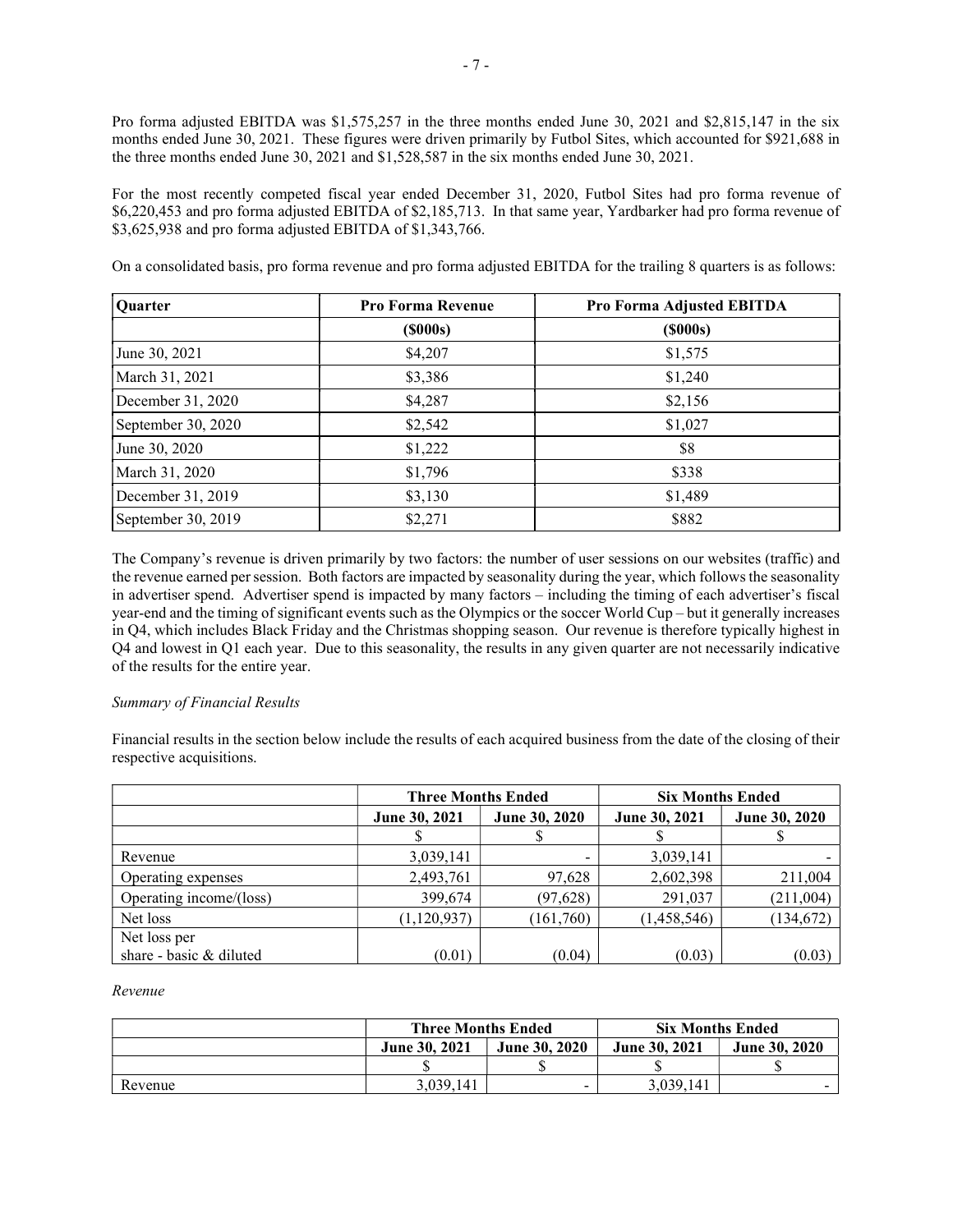All of Playmaker's revenue in the three and six months ended June 30, 2021 was generated by Futbol Sites, which was the Company's only operating entity during the period. Futbol Sites was acquired on April 1, 2021, and therefore there was no revenue reported in earlier periods.

|                                          | <b>Three Months Ended</b> |                              |               | <b>Six Months Ended</b> |
|------------------------------------------|---------------------------|------------------------------|---------------|-------------------------|
|                                          | June 30, 2021             | <b>June 30, 2020</b>         | June 30, 2021 | June 30, 2020           |
|                                          |                           |                              |               |                         |
| Cost of sales $(a)$                      | 145,706                   | $\overline{\phantom{0}}$     | 145,706       |                         |
| Advertising, commissions and fees (a)    | 772,084                   | $\overline{\phantom{0}}$     | 772,084       |                         |
| Web services and publishing (a)          | 114,003                   | $\qquad \qquad \blacksquare$ | 114,003       |                         |
| Salary and wages (b)                     | 1,186,320                 | 20,311                       | 1,204,025     | 88,230                  |
| Professional fees (a)                    | 141,913                   | 62,585                       | 224,541       | 72,726                  |
| General and administration (a)           | 146,427                   | 14,401                       | 154,346       | 44,870                  |
| Share-based compensation (c)             | 116,918                   | $\overline{\phantom{0}}$     | 117,008       | 4,321                   |
| Depreciation and amortization (a)        | 16,096                    | 331                          | 16,391        | 857                     |
| Total cost of sales & operating expenses | 2,639,467                 | 97,628                       | 2.748.104     | 211,004                 |

#### Cost of Sales & Operating Expenses

Notes:

- (a) Cost of sales primarily includes the merchandise cost of inventory sold through Futbol Sites' e-commerce store. Advertising, commissions and fees consists primarily of paid advertising expenses focused on user acquisition. Web services and publishing mainly includes the cost of hosting and other technology costs required to maintain the Company's sites. Professional fees are primarily corporate activities and are comprised of legal, audit, tax, accounting and other consulting fees. General and administration costs consist of rent, insurance, and other general and office expenses. Depreciation and amortization relates to the depreciation on the Company's fixed assets. In all cases, these expenses were significantly higher in the three and six months ended June 30, 2021 than in the comparative periods due to the acquisition of Futbol Sites on April 1, 2021.
- (b) Salary and wages consist of the salaries, benefits and bonuses paid to employees, along with the wages paid to independent contractors. These expenses increased primarily due to the acquisition of Futbol Sites on April 1, 2021. Playmaker also built out its executive team during 2021, adding a Chief Financial Officer in March 2021, a Chief Executive Officer in May 2021, and a Chief Operating Officer in June 2021.
- (c) Share-based compensation expense relates to options awarded to the Company's executive officers and board members. The expense recorded during Q2 2021 relates primarily to options awarded to the CEO, COO and CFO when they were hired and to options awarded to the board members of Playmaker who were appointed at the time of the Reverse Takeover of Apolo on May 31, 2021.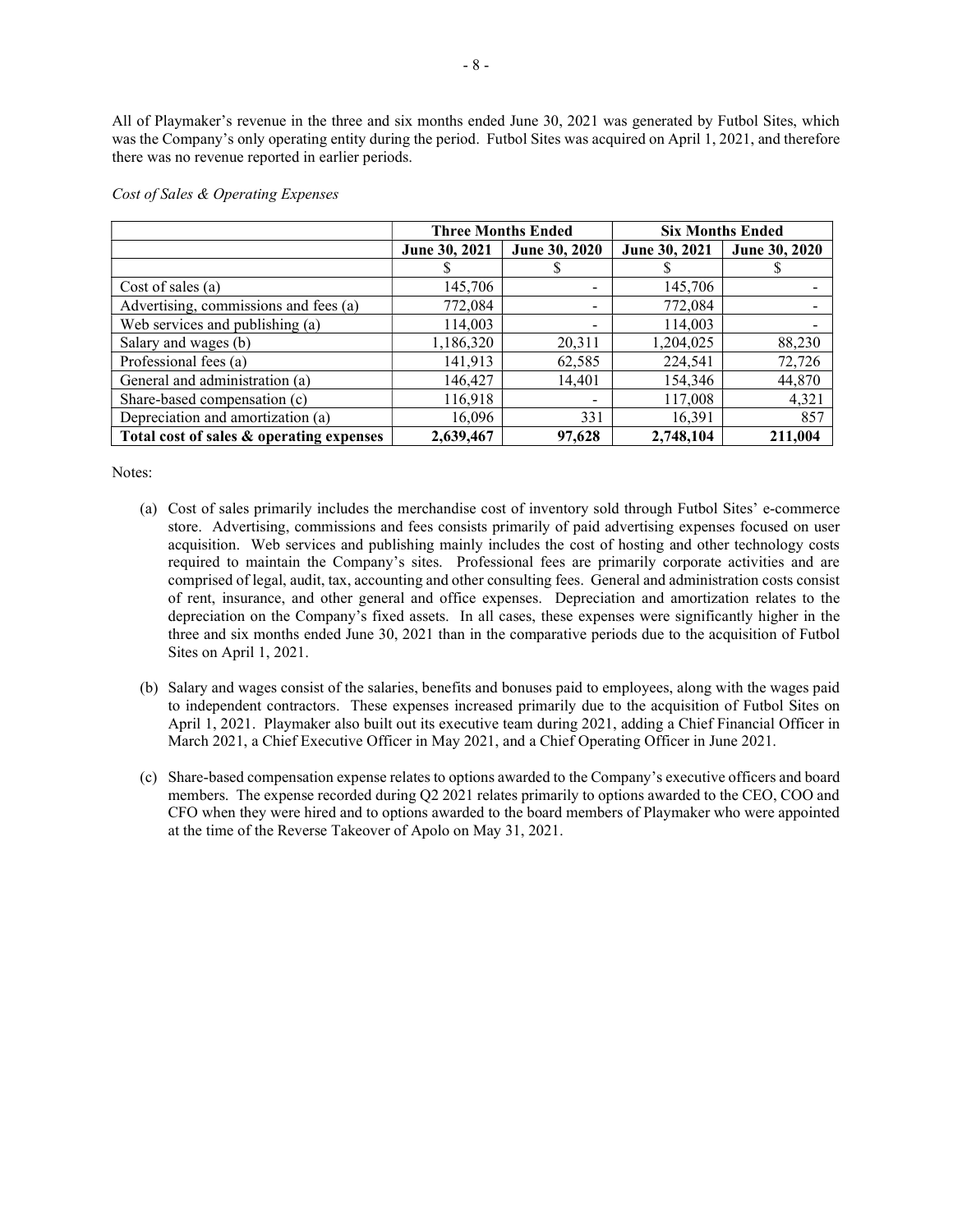|                                | <b>Three Months Ended</b> |                          | <b>Six Months Ended</b> |               |
|--------------------------------|---------------------------|--------------------------|-------------------------|---------------|
|                                | June 30, 2021             | June 30, 2020            | June 30, 2021           | June 30, 2020 |
|                                |                           | Α                        |                         | D             |
| <b>Operating income/(loss)</b> | 399,674                   | (97, 628)                | 291,037                 | (211, 004)    |
| Transaction costs              | (172, 022)                | ۰                        | (228, 027)              |               |
| Listing and filing fees        | (1,734,304)               | $\overline{\phantom{0}}$ | (1,734,304)             |               |
| Interest expense               | (107, 134)                | $\overline{\phantom{0}}$ | (107, 134)              |               |
| Other income                   | 4,247                     | -                        | 4,247                   |               |
| Other expenses                 | (2,992)                   | (2,201)                  | (2,992)                 | (2,201)       |
| Foreign exchange gain (loss)   | 512,124                   | (61, 931)                | 339,157                 | 78,533        |
| Net loss before taxes          | (1,100,407)               | (161,760)                | (1,438,016)             | (134, 672)    |
| <b>Net loss</b>                | (1,120,937)               | (161,760)                | (1,458,546)             | (134, 672)    |

Net loss

The Company produced positive operating income for the three and six months ended June 30, 2021 due to the profitability of the Company's operating entity, Futbol Sites. The Company's net loss in the three and six month ended June 30, 2021 was primarily the result of the one-time charges. In particular, the Company incurred listing and filing fees of \$1,734,304 in relation to the Company's reverse takeover of Apolo and its public listing on the Exchange, as well as transaction costs for the three and six months ended June 30, 2021 of \$172,022 and \$228,027, respectively, related to acquisitions.

Interest expense consists mainly of interest paid on the convertible debt issued as part of the purchase consideration for Futbol Sites on April 1, 2021. The Company incurred \$102,740 of interest expense on the convertible debt between its issuance on April 1, 2021 and May 31, 2021, at which point the convertible debt and interest thereon was converted settled in exchange for common shares.

The foreign exchange gains recorded in the three and six months ended June 30, 2021 are primarily the result of exchange gains on US dollars held by Playmaker Capital Inc., an entity with a Canadian dollar functional currency. The US dollar appreciated significantly relative to the Canadian dollar between May 31, 2021, the date on which subscription receipt proceeds were paid to Playmaker, and the end of the quarter.

# Adjusted EBITDA

We use Adjusted EBITDA as a key measure of operating performance. Adjusted EBITDA is intended to present the results of our operating subsidiaries and it is therefore based on the EBITDA of our Digital Media operating segment. This measure excludes any one-time costs and it excludes the head office costs incurred within our Corporate segment, as in our view those costs are not representative of our core operating results.

Adjusted EBITDA is not a measure of performance under IFRS and should not be considered in isolation or as a substitute for the IFRS measures of profitability presented in our condensed consolidated interim financial statements. Adjusted EBITDA does not have a standardized definition and is therefore not necessarily comparable to other companies.

Because Adjusted EBITDA is intended to reflect our operating results, there is no Adjusted EBITDA recorded in the periods before our April 1, 2021 acquisition of Futbol Sites, our first operating entity. The Adjusted EBITDA presented in the three and six months ended June 30, 2021 is comprised exclusively of Futbol Sites.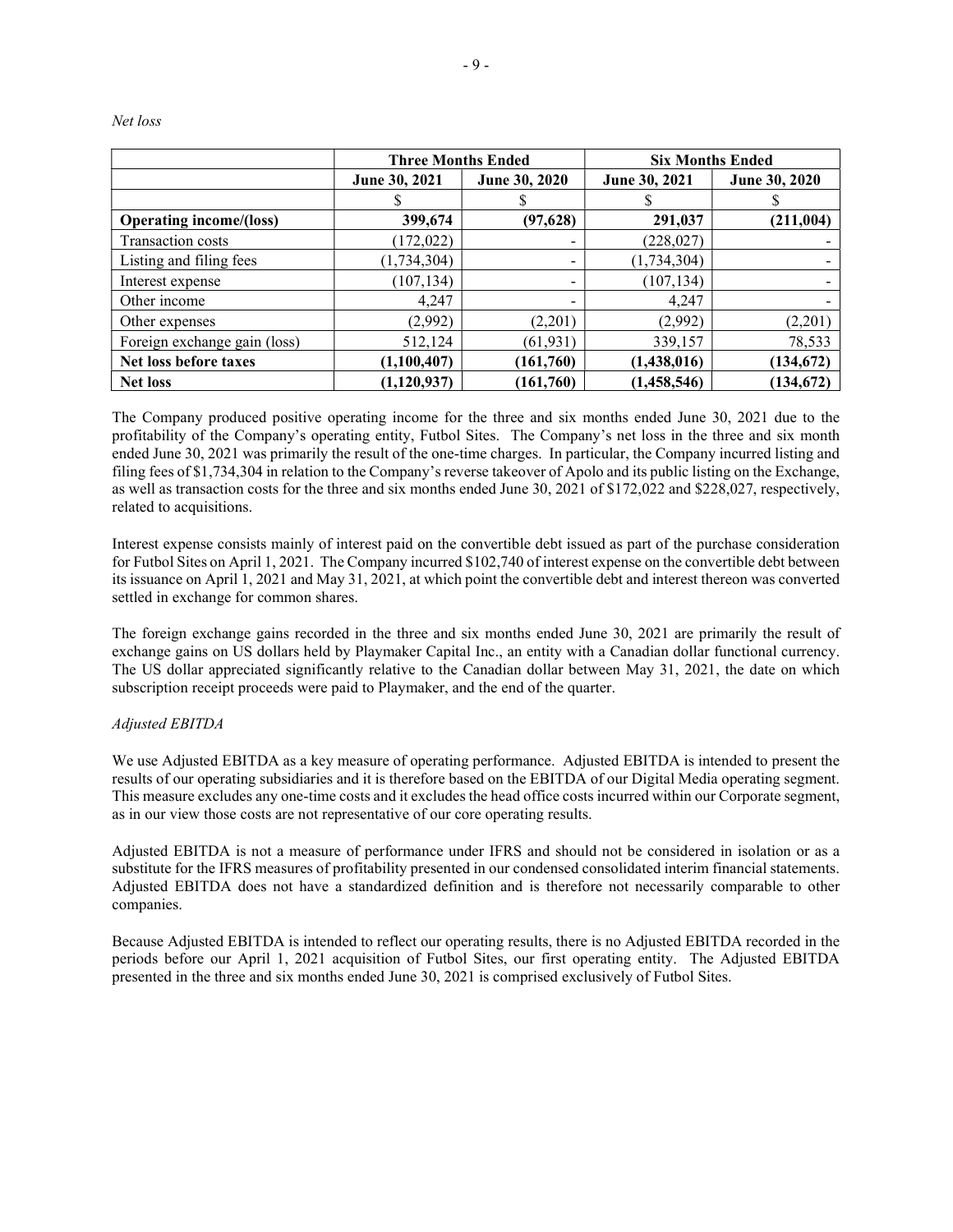|                                         | <b>Three Months Ended</b> |               | <b>Six Months Ended</b> |               |
|-----------------------------------------|---------------------------|---------------|-------------------------|---------------|
|                                         | June 30, 2021             | June 30, 2020 | June 30, 2021           | June 30, 2020 |
|                                         |                           |               |                         |               |
| <b>Adjusted EBITDA</b>                  | 921,688                   |               | 921,688                 |               |
| Reconciliation to net loss:             |                           |               |                         |               |
| Operating loss of the Corporate segment | (512, 654)                | (97, 628)     | (621, 291)              | (211,004)     |
| Depreciation and amortization of        |                           |               |                         |               |
| Digital Media segment                   | (9,360)                   |               | (9,360)                 |               |
| Non-operating income/(expense):         |                           |               |                         |               |
| Listing and filing fees                 | (1,734,304)               |               | (1,734,304)             |               |
| Transaction costs                       | (172, 022)                |               | (228, 027)              |               |
| Interest expense                        | (107, 134)                |               | (107, 134)              |               |
| Other income                            | 4,247                     |               | 4,247                   |               |
| Other expenses                          | (2,992)                   | (2,201)       | (2,992)                 | (2,201)       |
| Foreign exchange gain (loss)            | 512,124                   | (61, 931)     | 339,157                 | 78,533        |
| Taxes                                   | (20, 530)                 |               | (20, 530)               |               |
| <b>Net loss</b>                         | (1, 120, 937)             | (161,760)     | (1,458,546)             | (134, 672)    |

## Quarterly Results of Operations

| <b>Quarterly Results</b>              | Revenue        | Net (loss) income | Net (loss) income per<br>share - basic and<br>diluted |
|---------------------------------------|----------------|-------------------|-------------------------------------------------------|
|                                       | $($ \$000s $)$ | $($ \$000s $)$    |                                                       |
| June 30, 2021                         | 3,039          | (1, 121)          | (0.01)                                                |
| March 31, 2021                        |                | (338)             | (0.01)                                                |
| December 31, 2020                     |                | (102)             | (0.01)                                                |
| September 30, 2020                    |                | (29)              | (0.01)                                                |
| June 30, 2020                         |                | (162)             | (0.04)                                                |
| March 31, 2020                        |                | 27                | 0.00                                                  |
| December 31, 2019                     |                | (170)             | (0.04)                                                |
| July 16, 2019 (date of incorporation) |                |                   |                                                       |
| through September 30, 2019            |                |                   |                                                       |

On April 1, 2021, the Company acquired Futbol Sites. Prior to that acquisition, the Company had no operating activities. Accordingly, there was no revenue recognized prior to Q2 2021. The fluctuations in net loss and comprehensive loss in prior quarters were primarily driven by costs incurred as the Company ramped up and commenced acquisition activity, as well as foreign exchange gains and losses on cash held in US dollars.

The revenue in Q2 2021 was entirely related to Futbol Sites. The net loss and comprehensive loss in Q2 2021 was the result of offsetting factors: the Digital Media segment, consisting of Futbol Sites, produced \$886,612 of net income, but that net income was offset by \$2,007,549 of net loss in the Corporate segment driven mainly by \$1,906,326 in listing and filing fees and transaction costs related to the Company's reverse takeover, its public listing and its acquisition activity.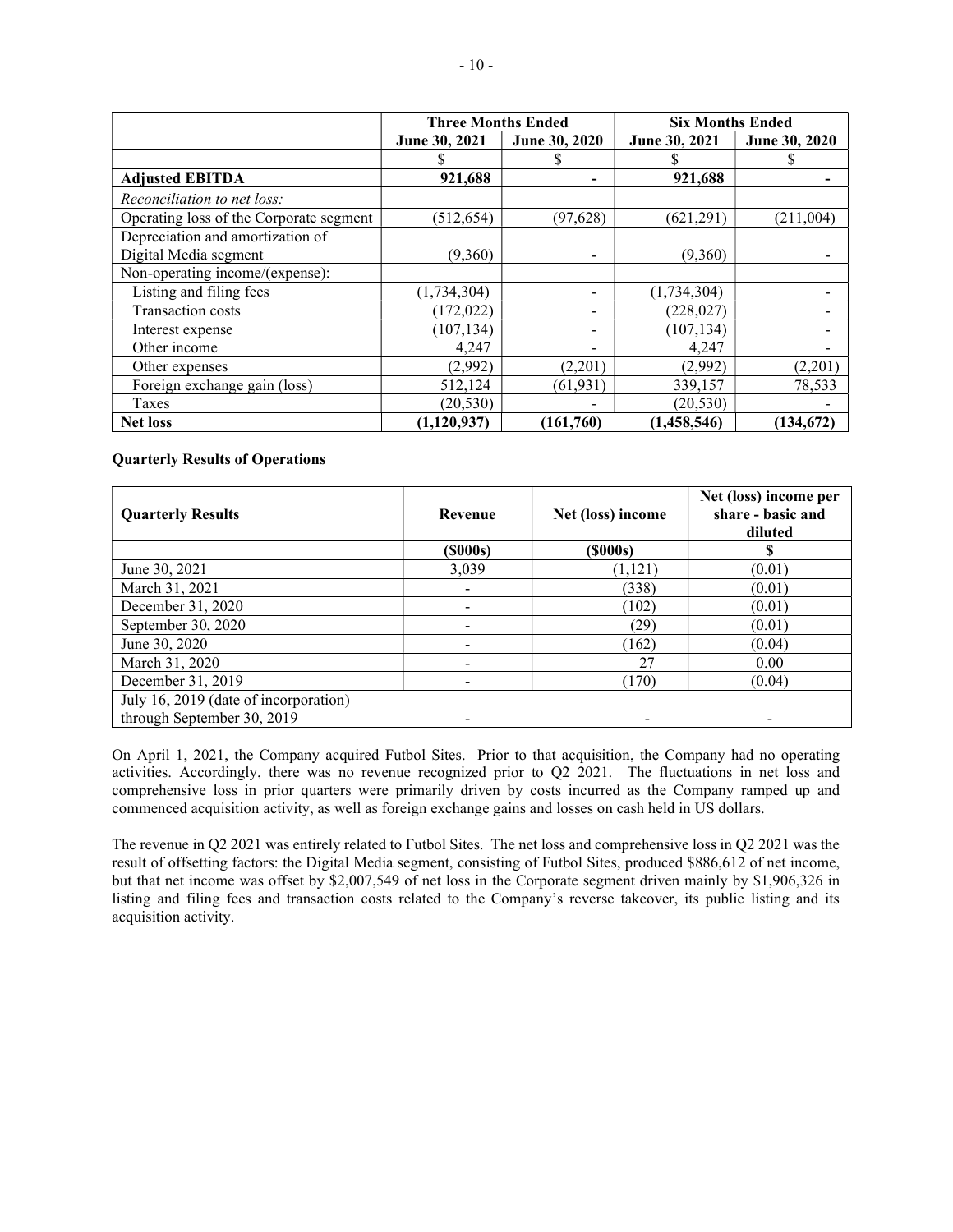# **Liquidity**

The table below presents selected financial information about the Company's financial position as at the indicated dates:

|                                                    | <b>June 30,</b><br>2021 | December 31,<br>2020 |
|----------------------------------------------------|-------------------------|----------------------|
|                                                    |                         |                      |
| Cash                                               | 23,513,140              | 6,631,358            |
| <b>Total Assets</b>                                | 56,827,750              | 6,635,075            |
| <b>Total Liabilities</b>                           | 13,702,331              | 87,767               |
| Share Capital, Contributed Surplus and Accumulated |                         |                      |
| Other Comprehensive Income (Loss)                  | 45,020,191              | 6,983,534            |
| Deficiency                                         | (1,894,772)             | (436, 226)           |
| <b>Working Capital</b>                             | 24, 209, 548            | 6,546,698            |

Total liabilities consist of the following:

|                                                | <b>June 30,</b><br>2021 | December 31,<br>2020 |
|------------------------------------------------|-------------------------|----------------------|
|                                                | S                       |                      |
| Accounts payable                               | 1,122,581               |                      |
| Accrued expenses and other current liabilities | 563,067                 | 87,767               |
| Current portion of lease liability             | 21,535                  |                      |
| Current portion of long-term debt              | 42,461                  |                      |
| Due to related parties                         | 4,356                   |                      |
| Long-term debt                                 | 70,864                  |                      |
| Long-term lease liability                      | 230,780                 |                      |
| Deferred consideration                         | 3,793,218               |                      |
| Contingent consideration                       | 7,853,469               |                      |
| <b>Total liabilities</b>                       | 13,702,331              | 87,767               |

The Company's objective in managing liquidity risk is to maintain sufficient liquidity to meet operational and investing requirements. The Company has historically financed its operations primarily through the sale of share capital – and may at times sell additional share capital to finance future acquisitions. The Company intends to acquire companies that are profitable or that have a clear path to profitability.

As at June 30, 2021, the Company had cash of \$23,513,140 (December 31, 2020: \$6,631,358) and working capital of \$24,209,548 (December 31, 2020: \$6,546,698). Though the Company has historically incurred net losses, the net loss in Q2 2021 was driven primarily by one-time items such as \$172,022 in transaction costs related to acquisitions and \$1,734,304 in listing fees related to the Company's reverse takeover of Apolo and subsequent listing on the Exchange. As shown in the Select Pro Forma Metrics section, the Company has been profitable on an Adjusted EBITDA basis when including the results of acquired entities on a pro forma basis.

During the six months ended June 30, 2021, the Company's overall position of cash and cash equivalents increased by \$16,881,782, which can be attributed to the following:

 Cash flows used in operations of \$832,904 (2020: \$221,265). The year-over-year was primarily driven by an increase in net loss from \$132,672 in 2020 to \$1,458,546, which in turn was primarily related to one-time charges arising from the Company's reverse takeover, public listing, and acquisition activity. The net loss was offset by \$515,785 in non-cash expenses and \$109,857 in changes in non-cash working capital.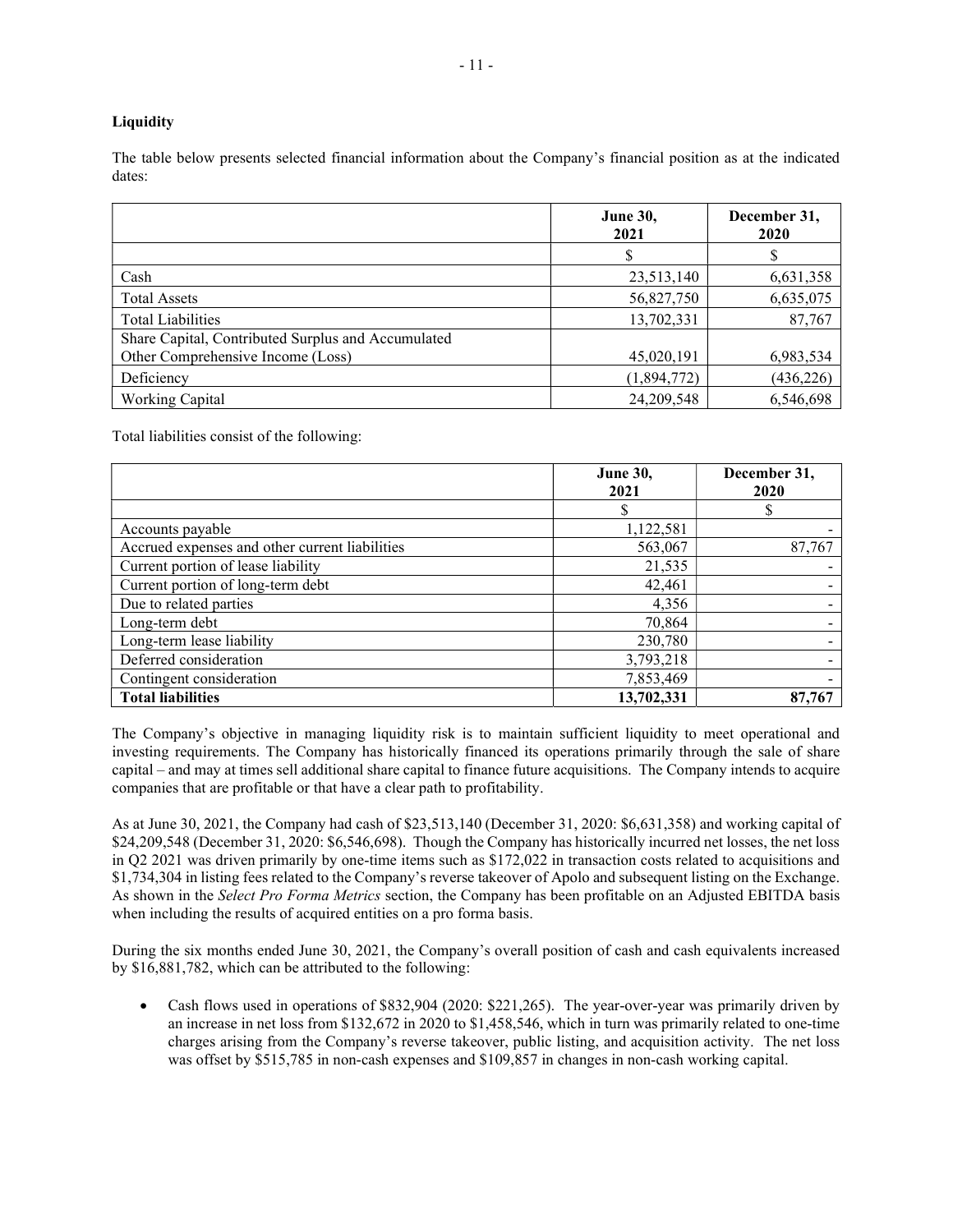- Cash flows used in investing activities of \$6,223,742 (2020: \$nil). This included \$6,166,393 related to the acquisition of Futbol Sites, \$204,290 related to the acquisition of Fanaticos and \$15,434 of purchases of property and equipment. These amounts were offset by \$162,375 of cash received via the reverse takeover of Apolo.
- Cash flows provided by financing activities of \$24,144,438 (2020: cash used in financing activities of \$166,666). This increase was primarily the result of \$5,355,273 of net proceeds on the issuance of preferred shares in January 2021 and \$18,794,935 of net proceeds arising from the issuance on subscription receipts in April 2021, which were exchanged for common shares on completion of the Company's Reverse Takeover of Apolo in May 2021.
- A decrease of \$206,010 (2020: increase of \$30,326) arising from the impact of foreign exchange on cash.

## Capital Resources

At June 30, 2021, the Company's capital resources consisted primarily of cash and accounts receivable.

## **Commitments**

The following is a schedule which summarizes our undiscounted lease payment commitments:

| Less than 1 year: | \$55,165 |
|-------------------|----------|
| 1 to 2 years:     | \$55,694 |
| 2 to 3 years:     | \$57,510 |
| 3 to 4 years:     | \$59,326 |
| 4 to 5 years:     | \$61,142 |
| 5 and more years: | \$20,583 |

#### Transactions with Related Parties

Transactions with related parties are incurred in the normal course of business and initially recorded at fair value.

During the three and six months ended June 30, 2021, the Company incurred \$115,276 and \$115,366, respectively, in share-based compensation expense associated to executives and board members of the Company (Jordan Gnat, Jake Cassaday, Maryann Turcke, Sebastian Siseles, Wayne Purboo and Mark Trachuk)

During the three and six months ended June 30, 2021, the Company incurred expenses of \$1,996 and \$4,013, respectively (2020: \$58,464 and \$58,464, respectively) which were paid for by Relay Ventures Canada Inc., an affiliate of a shareholder (Relay Ventures Fund III) and reimbursed by the Company.

During the three and six months ended June 30, 2021, the Company incurred professional fees of \$3,575 for each period (2020: \$nil for each period) which were paid to a member of the board (Sebastien Siseles) for services performed.

During the three and six months ended June 30, 2021, the Company incurred no occupancy costs (2020: \$4,896 and \$20,035, respectively) for a space leased by VS Media Inc., an affiliate of a shareholder (Scott Moore).

As at June 30, 2021, there are \$4,356 (December 31, 2020: \$nil) in balances owing to an executive of the company (Federico Grinberg).

An executive of the Company (Federico Grinberg) has the opportunity to receive 27% (their proportionate share) of the deferred consideration as well as the contingent consideration associated the acquisition of Futbol Sites.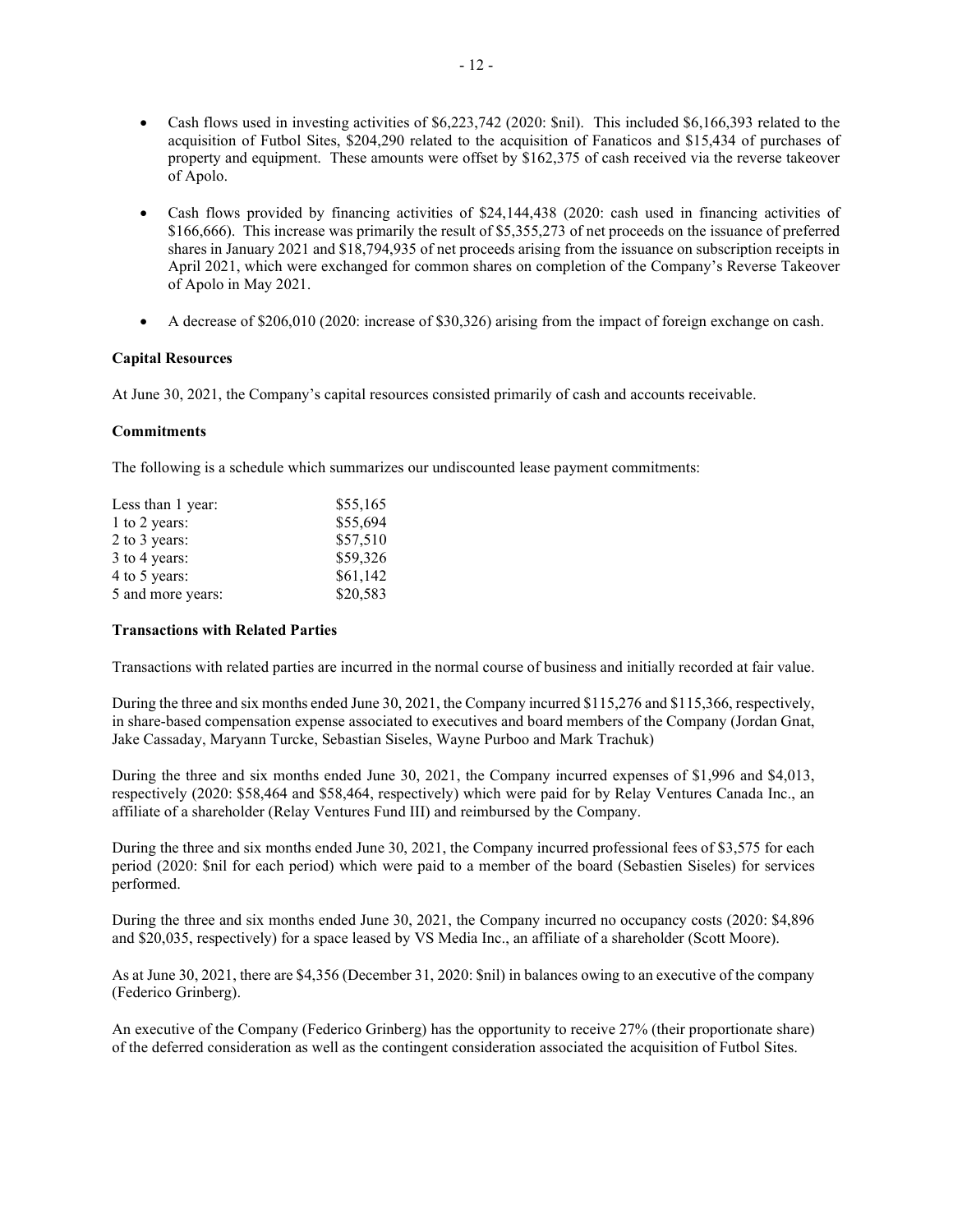## Financial Instruments

The Company, as part of its operations, carries financial instruments consisting of cash and cash equivalents, accounts receivable, income tax receivable, accounts payable, accrued expenses and other current liabilities, due to related parties, long-term debt, deferred consideration and contingent consideration.

Fair value represents the price at which a financial instrument could be exchanged in an orderly market, in an arm's length transaction between knowledgeable and willing parties who are under no compulsion to act. The Company classifies the fair value of the financial instruments according to the following hierarchy based on the amount of observable inputs used to value the instrument.

Level 1: Fair value measurements are those derived from quoted prices (unadjusted) in the active market for identical assets or liabilities.

Level 2: Fair value measurements are those derived from inputs other than quoted prices that are observable for the asset or liability, either directly (i.e. as prices) or indirectly (derived from prices).

Level 3: Fair value measurements are those derived from valuation techniques that include inputs for the asset or liability that are not based on observable market data.

The carrying amount of cash and cash equivalents, accounts receivable, income tax receivable, accounts payable, accrued expenses and other current liabilities, and due to related parties approximates their fair value due to the short-term maturities of these items. The fair value of deferred consideration and contingent consideration are determined using valuation techniques that are not observable.

#### Outstanding Share Data

The Company is authorized to issue an unlimited number of Common Shares. As of the date of this MD&A, the Company has 194,987,263 common shares outstanding. The Company also has 7,237,200 stock options, 677,760 common warrants and 1,575,600 broker warrants issued and outstanding.

#### Risk Factors

For a detailed description of risk factors associated with the Company, refer to the sections titled "Financial Instruments and Financial Risk Exposures" and "Business Risks & Uncertainties" contained in the Company's management's discussion and analysis for the year ended December 31, 2020 appended to the Company's nonoffering prospectus dated May 21, 2021, which is available on SEDAR at www.sedar.com. The Company's financial instruments consist of cash, prepaid expenses and accounts payable. Unless otherwise noted, it is management's opinion that the Company is not exposed to significant interest or credit risk arising from these financial instruments. The fair value of these financial instruments approximates their carrying values, unless otherwise noted.

The Company's risk exposure and the manner in which such exposure is managed is as follows:

#### Liquidity Risk

Liquidity risk is the risk that the Company will not be able to meet its financial obligations as they fall due. The Company currently settles its financial obligations with cash. The Company is expected to be able to satisfy its obligations in the near term with its cash balances. As at June 30, 2021, the Company had a working capital balance of \$24,209,548 (December 31, 2020: \$6,546,698). As such, the Company currently has little exposure to liquidity risk.